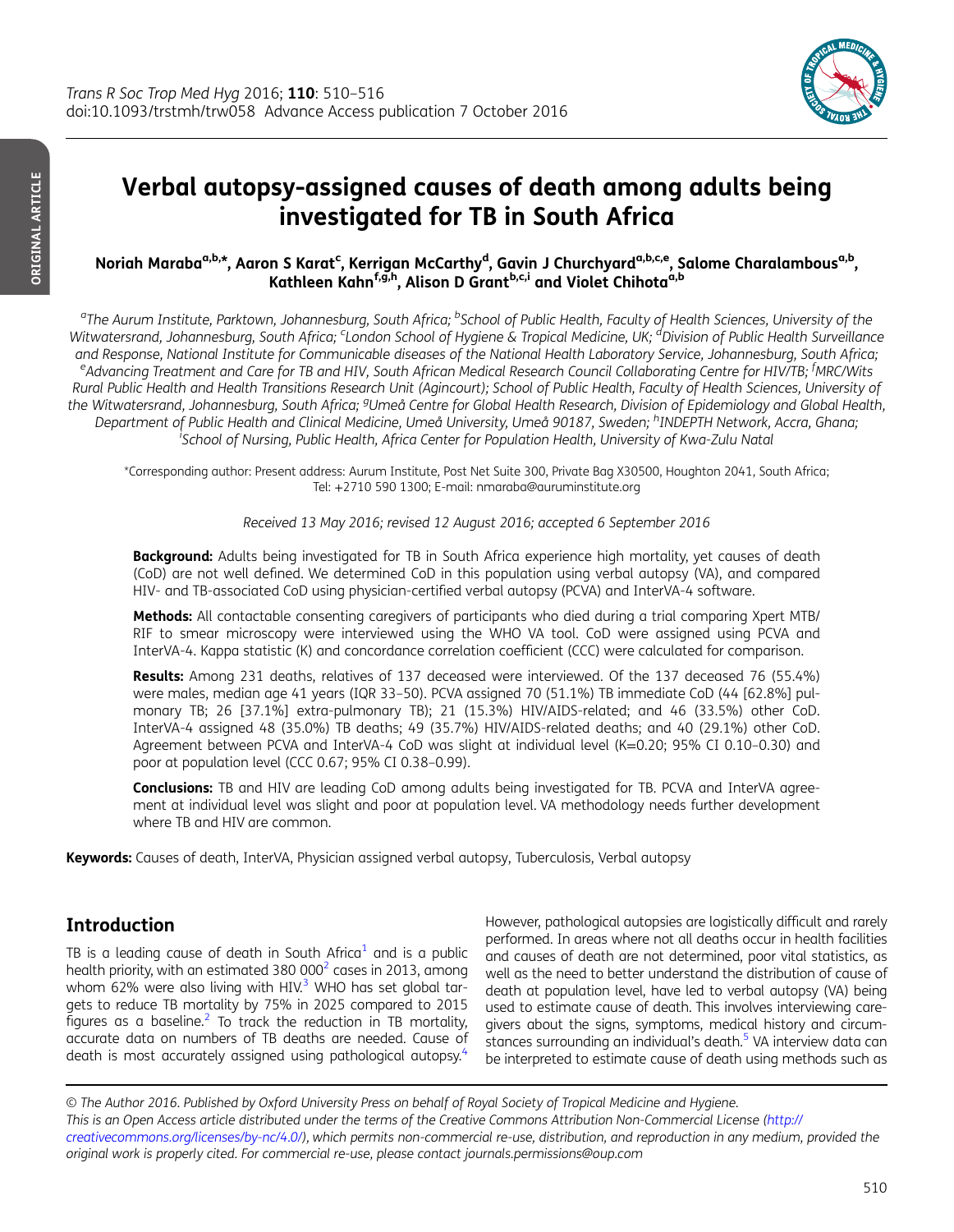physician-certified verbal autopsy (PCVA) and computer-coded verbal autopsy (CCVA), with PCVA being the most widely used method. CCVA uses software that employs algorithms and probabilistic methods (including InterVA-4 [\[http://www.interva.net/\]](http://www.interva.net/)), while the PCVA method involves at least two physicians examining each record and attempting to reach a consensus on cause of death using codes from the 10th version of the International Classification of Diseases (ICD-10).<sup>6,[7](#page-5-0)</sup>

The XTEND trial, a pragmatic cluster-randomised trial embedded in the South African national roll-out of Xpert MTB/RIF, compared mortality over six months among adults investigated for TB using Xpert MTB/RIF vs smear microscopy as the initial diagnostic test.<sup>8</sup> XTEND found high mortality in adults being investigated for TB, with no difference in mortality at 6 months between the study arms.<sup>8</sup> The cohort of XTEND participants who died, presented a unique opportunity to evaluate VA methodologies in a cohort with high TB/HIV prevalence. The aim of this paper was to use VA to assign cause of death, among adults being investigated for TB with a particular interest in TB, and to compare cause of death assigned by PCVA to that assigned by a CCVA method (InterVA-4).

## Methods

#### XTEND study

The parent XTEND trial is described in detail elsewhere.<sup>[8](#page-5-0)</sup> Between June and November 2012, a representative sample of 4656 consenting participants who were  $\geq$ 18 years, planning to live in the study catchment area for more than 8 months, identified by clinic staff as needing investigation for TB and providing sputum for TB testing were enrolled into the study. At enrolment, participants provided contact details and those of close relatives or friends. Vital status was ascertained by contacting participants, their next of kin or friends by telephone and, if necessary, conducting home visits. Vital status of participants was further ascertained by reviewing the Department of Home Affairs vital statistics register.

#### Verbal autopsy

All XTEND participants who died during the study were eligible for the VA sub-study, including some who died more than 6 months post-enrolment and hence did not contribute to the XTEND primary outcome. Demographic details and past medical history of deceased participants were extracted from the XTEND database, but were not available to staff doing VA interviews nor to physicians assigning cause of death. The XTEND database also included case note reviews where TB treatment start dates and antiretroviral treatment (ART) start dates were obtained. Caregivers, defined as a relative or friend closely associated with the participant at time of death, were invited to participate by telephonic contact, or if unsuccessful, home visit. Lay counsellors, trained in administering the standardized 2012 WHO VA tool and in grief counselling, administered the questionnaire. The tool comprised of closed questions with 'yes', 'no', or 'don't know' responses and a narrative section. The caregiver recounted the events leading up to the participant's death, detailing information about the deceased's signs, symptoms, medical history, and circumstances preceding death in the narrative section.<sup>5</sup> Time from enrolment to death was defined as period from enrolment to date of death. Time from enrolment to

TB treatment initiation was the period from enrolment to date of TB treatment initiation and time from enrolment to ART initiation was the period from enrolment to date of ART initiation.

#### Interpretation of verbal autopsies using PCVA

PCVA involved two physicians independently assigning immediate and underlying cause of death using ICD-10 guidelines, based on VA data, including the caregiver's narrative for each decedent. Where different immediate or underlying causes of death were assigned by the physicians, a consensus meeting was held; if no consensus was reached, the case was referred to a third independent physician. If still no consensus was reached, the case was classified 'indeterminate'. Physicians were aware that all decedents were participants in the XTEND trial and had been investigated for TB. For individual cause of death analysis, the following ICD-10 codes were considered to be HIV-related deaths: B20 (HIV resulting in infectious and parasitic diseases), B21 (HIV disease resulting in malignant neoplasms), B22 (HIV disease resulting in other specified diseases), B23 (other conditions associated with HIV) and B24 (unspecified HIV disease). ICD-10 codes A15 (respiratory TB, bacteriologically and histologically confirmed) and A16 (respiratory TB, not confirmed bacteriologically or histologically) were categorised as pulmonary TB (PTB) while A17 (TB of nervous system), A18 (TB of other organs) and A19 (miliary TB) as extra-pulmonary TB  $(EPTB).<sup>9</sup>$  $(EPTB).<sup>9</sup>$  $(EPTB).<sup>9</sup>$  Individual cause of death assigned by PCVA were processed further using mortality medical data system (MMDS) software, which generates underlying cause of death from multiple causes of death. $10$  The output generated by MMDS was categorised into WHO 2012 VA causes of death groups; cause specific mortality fractions were calculated by dividing the number of deaths assigned to a group by the total number of deaths.<sup>5[,10](#page-6-0)</sup>

#### Interpretation of verbal autopsies using InterVA-4

InterVA version 4.03 RC1 is software that uses Bayesian probabilistic theory to assign cause of death. The software generates up to three probable causes of death for each case based on a predetermined algorithm with the cause of death assigned the highest likelihood being referred to as the most probable cause of death.<sup>11-[13](#page-6-0)</sup> VA data were imported into InterVA-4, set at high HIV and low malaria prevalence for our study setting. InterVA-4 assigns only PTB as a TB-related cause of death, classifying all EPTB as 'other unspecified infectious diseases'. Specificity of InterVA-4 in assigning HIV-related cause of death has previously been reported to be 90.1% (95% CI 88.7-91.4%).<sup>14</sup> The probable cause of death generated for each individual were further processed to generate population cause specific mortality fractions.

All respondents gave written informed consent, or witnessed verbal consent if unable to read and write.

#### Comparing InterVA-4 and PCVA

The two methods assign a wide range of cause of death but for this study we concentrated on HIV/AIDS- and TB-related deaths. At individual level, we focused on the most probable cause of death assigned by InterVA-4, compared with underlying cause of death generated by MMDS for PCVA. For TB deaths, we compared PTB deaths assigned by PCVA and by InterVA-4. For HIV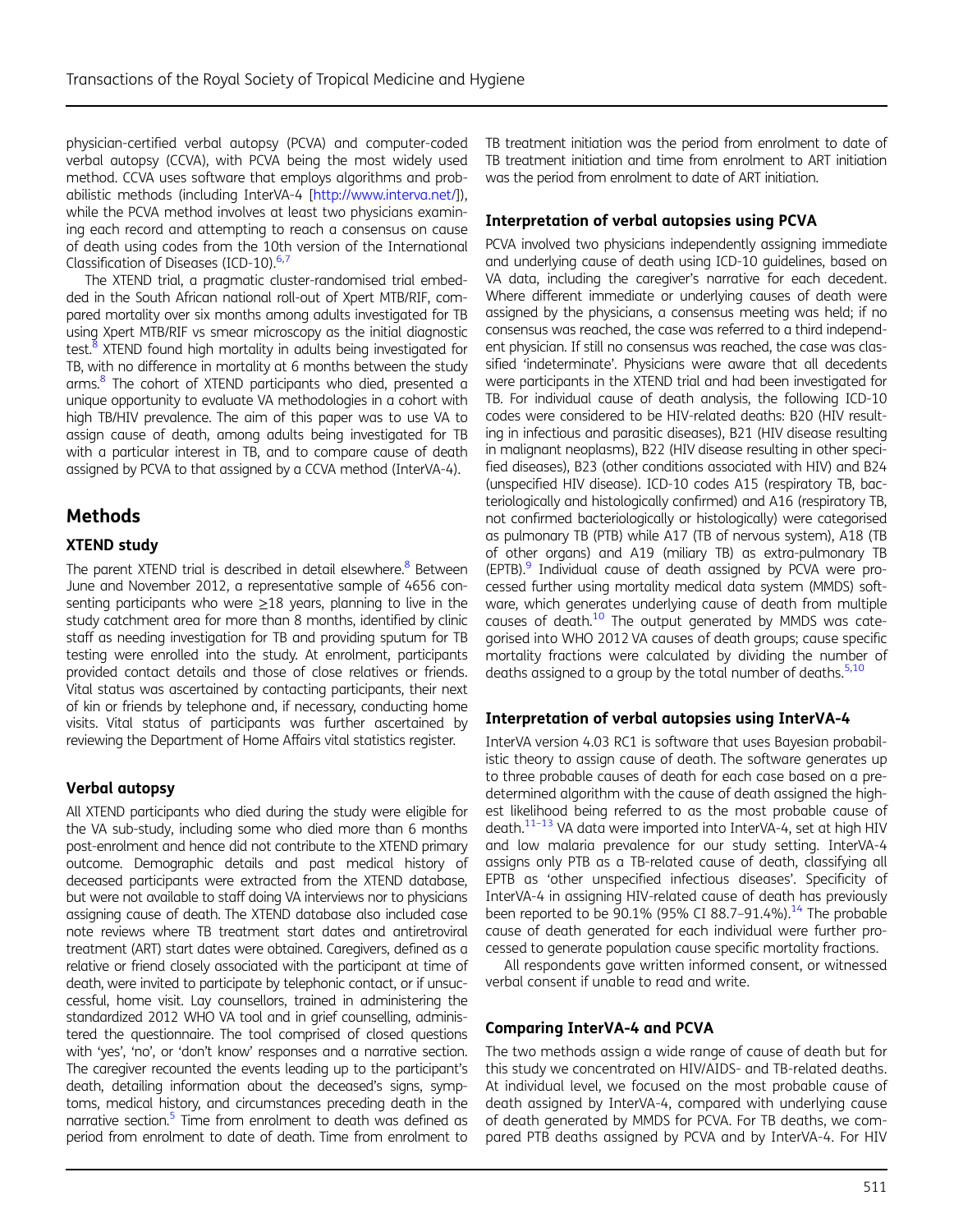<span id="page-2-0"></span>deaths, ICD-10 codes (B20–24) assigned by physicians were grouped together and compared with HIV/AIDS-related deaths assigned by InterVA-4. For individual causes of death assigned, the level of agreement between the two methods was estimated using Cohen's kappa (Κ) statistic with a 95% CI. Κ=1 would indicate perfect agreement, and K=0 would indicate agreement no better than chance.<sup>15</sup> Cause specific mortality fractions generated by the two methods were compared using Lin's concordance correlation coefficient (CCC) which ranges from −1 to +1 with +1 being perfect agreement and 0 showing no agreement.[16](#page-6-0) All analyses were done using Stata (version 13, Stata Corp LP, College Station, TX, USA).

## Results

A total of 231 XTEND participants died between 8 June 2012 and 31 June 2013. From 1 August to 29 November 2013, 231 interviews were attempted with caregivers. Of these 138

(59.8%) were completed; 68 (29.4%) caregivers could not be traced and 25 (10.8%) refused to be interviewed. Interviews were conducted within a median time of 11 months (IQR 8–12 months) after deaths had occurred. One interview was excluded due to a missing narrative section leaving 137 for analysis. Among the 137 decedents, 76 (55.4%) were male and the median age was 41 years (IQR 33–50). Ninety-seven (70.8%) had self-reported being HIV-positive with median self-reported CD4 count 118 (IQR 52–290) cells/μL. Baseline characteristics of those who were included were similar to those who were not included except for number of TB symptoms reported at enrolment (Table 1). Furthermore there was no difference in time from enrolment to death between the two groups. A total of 41 participants were started on TB treatment and 28 (20.4%) had a VA done. Median time from enrolment to TB treatment was 11 days (IQR 7–33) in those with a VA vs 15 days (IQR 5–30) in those without a VA; this did not differ between the two groups. A total of 162 participants self-reported being HIV-positive in

Table 1. Characteristics of deceased participants who had verbal autopsy vs those who did not

| Variables                                                          | Verbal autopsy done | Verbal autopsy not done | p-value   |
|--------------------------------------------------------------------|---------------------|-------------------------|-----------|
| Characteristics at baseline                                        | $n = 137$           | $n = 94$                |           |
| Male gender, n (%)                                                 | 76 (55.4)           | 57 (60.6)               | <b>NS</b> |
| Age, years (median, IQR)                                           | $41(33-50)$         | $37(31-48)$             | <b>NS</b> |
| Country of origin, n (%) <sup>a</sup>                              |                     |                         |           |
| South Africa                                                       | 128 (93.4)          | 84 (89.4)               |           |
| Non-South African                                                  | 9(6.5)              | 9(9.6)                  | <b>NS</b> |
| Self-reported HIV status at enrolment, $n$ (%) <sup>a</sup>        |                     |                         |           |
| Positive                                                           | 97 (70.8)           | 65 (69.1)               |           |
| Negative                                                           | 15 (10.9)           | 11(11.7)                |           |
| Unknown                                                            | 25(18.2)            | 17(18.1)                | <b>NS</b> |
| Self-reported CD4 count (median, IQR) <sup>a</sup>                 | 118 (52-290)        | 199 (103-253)           | <b>NS</b> |
| No. of TB symptoms reported at enrolment, n $(\%)^{\alpha}$        |                     |                         |           |
| $\mathbf 0$                                                        | 0(0)                | 2(2.1)                  |           |
| $\mathbf{1}$                                                       | 15 (10.9)           | 4(4.3)                  |           |
| $\overline{2}$                                                     | 34 (24.8)           | 16 (17.0)               |           |
| 3                                                                  | 38 (27.7)           | 36 (38.3)               |           |
| 4                                                                  | 50 (36.5)           | 35 (37.2)               | 0.05      |
| Body mass index (kg/m2) <sup>a</sup>                               |                     |                         |           |
| < 18.5                                                             | 26 (18.9)           | 22 (23.4)               |           |
| $18.5 - 24.9$                                                      | 74 (54.0)           | 56 (59.5)               |           |
| $25 - 29.9$                                                        | 20(14.6)            | 8(8.5)                  |           |
| $30+$                                                              | 17 (12.4)           | 7(7.4)                  | <b>NS</b> |
| HIV and TB treatment initiation, death                             |                     |                         |           |
| Time from enrolment to death, days (median, IQR) <sup>b</sup>      | $64(31-115)$        | 57 (28-113)             | <b>NS</b> |
| No. started on TB treatment, n (%)                                 |                     |                         |           |
| Overall n=41 (17.7%)                                               | 28 (20.4)           | 13 (13.8)               | <b>NS</b> |
| Time from enrolment to TB treatment initiation, days (median, IQR) | $11(7-33)$          | $15(5-30)$              | <b>NS</b> |
| No. started on ART after enrolment, n=35 (%)                       | 23 (65.7)           | 12 (34.2)               | <b>NS</b> |
| Time from enrolment to ART initiation, days (median, IQR)          | $25(9-48)$          | $15(8-40)$              | <b>NS</b> |

ART: antiretroviral therapy; NS: not significant.<br><sup>a</sup> Data missing for one participant in the group without a verbal autopsy.

**b** Data missing for 12 participants.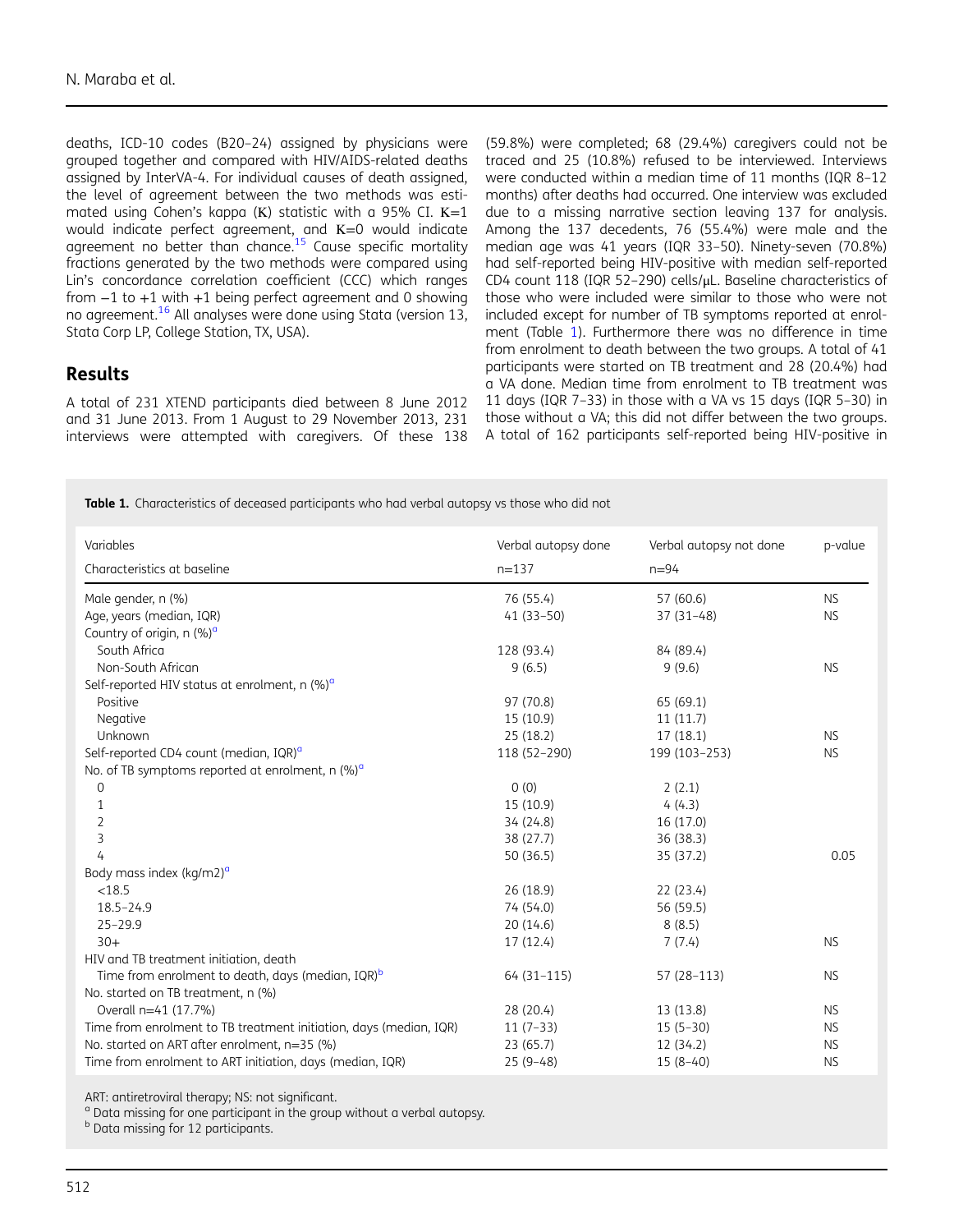the study and 61 (37.6%) had evidence of being initiated on ART. Of the 61, 35 (57%) started ART after enrolment into XTEND. Median time from enrolment to ART initiation was not different between the groups (Table [1](#page-2-0)).

#### PCVA assigned cause of death

PCVA assigned immediate and underlying cause of death for 134 (98.0%) VAs; three (2.2%) VAs were indeterminate (Table 2). Of the 134 with a cause of death, 95 (70.9%) were assigned without requiring a consensus meeting and 39 (28.5%) after a consensus meeting. Among the 137 decedents, the most common immediate cause of death assigned was TB (70 decedents, 51.1%). Of these 70 TB deaths, 44 (63%) were attributed to PTB, of which eight (18%) were classified as bacteriologically confirmed as reported on VA. EPTB was assigned as cause of death in 26/70 (37%) TB deaths. Of these,  $11$  (42%) were TB of the nervous system, 10 (38%) miliary TB and 5 (19%) TB of other organs; 57/70 (81%) of those assigned an immediate TB cause of death were assigned an underlying HIV cause of death by the physicians. HIV/AIDS-related immediate cause of death were assigned in 21/137 (15.3%) decedents; gastrointestinal diseases in seven (5.1%) decedents; pneumonia in five (3.6%); cardiac disease and respiratory ailments in four (3.0%) each; renal failure and malignant neoplasm in three (2.0%) each; while liver disease and intentional self-harm were in two (1.5%) each (Table 2). Cause specific mortality fractions

were calculated after PCVA causes of death were processed by MMDS software: HIV/AIDS-related deaths accounted for 66.4% of PCVA deaths; PTB for 9.5%; cardiac disease for 2.9%; and malignant neoplasms, gastrointestinal diseases and accident/ self harm for 2.2% each (Table [3](#page-4-0)).

#### InterVA-4 assigned cause of death

InterVA-4 assigned cause of death to 136 (99.2%) decedents; one (0.7%) was classified as indeterminate. Of the 137 decedents, 48 (35.0%) were assigned a most probable cause of death of PTB, 49 (35.7%) an HIV/AIDS-related cause, and 14 (10.2.%) a malignancy-related cause of death. Only one decedent was assigned an 'other unspecified infectious diseases' cause of death by InterVA-4 (Table 2). InterVA-4 assigned 16 decedents with more than one cause of death, 13 were assigned two, and three were assigned three causes of death. Of the 16 with more than one cause of death, three (18.7%) had HIV as a less probable cause and four (25.0%) had TB as less probable cause of death. Only one decedent with a most probable cause of death of PTB had HIV assigned as a less probable cause and also one with HIV as a most probable cause of death had PTB assigned as a less probable cause. InterVA-4 cause specific mortality fractions were calculated using all assigned causes of death: PTB accounted for 33.2% of deaths; HIV/AIDS for 32.8%; malignant neoplasms for 9.6%; and respiratory ailments for 4.9% (Table [3](#page-4-0)).

Table 2. Immediate cause of death assigned by physician-certified verbal autopsy compared with 'most probable' cause of death assigned by InterVA-4 (n=137)

|                                 | Physician-certified verbal autopsy | InterVA-4 |  |
|---------------------------------|------------------------------------|-----------|--|
| Cause of death                  | n (%)                              | n(%)      |  |
| Pulmonary TB                    | 44 (32.1)                          | 48 (35.0) |  |
| Not bacteriologically-confirmed | 36 (26.0)                          | <b>NA</b> |  |
| Bacteriologically-confirmed     | 8(6.0)                             | <b>NA</b> |  |
| <b>Extrapulmonary TB</b>        | 26(19.0)                           | <b>NA</b> |  |
| TB of nervous system            | 11(8.0)                            | <b>NA</b> |  |
| Miliary TB                      | 10(7.0)                            | <b>NA</b> |  |
| TB of other organs              | 5(4.0)                             | <b>NA</b> |  |
| HIV/AIDS-related deaths         | 21(15.3)                           | 49 (35.7) |  |
| Gastrointestinal diseases       | 7(5.1)                             | 4(3.0)    |  |
| Pneumonia                       | 5(3.6)                             | 4(3.0)    |  |
| Cardiac disease/failure         | 4(3.0)                             | 5(3.6)    |  |
| Respiratory ailments            | 4(3.0)                             | 2(1.5)    |  |
| Renal failure                   | 3(2.0)                             | 1(0.7)    |  |
| Malignant neoplasm              | 3(2.0)                             | 14 (10.2) |  |
| Liver diseases                  | 2(1.5)                             | 1(0.7)    |  |
| Intentional self-harm/poisoning | 2(1.5)                             | 1(0.7)    |  |
| Meningitis                      | 1(0.7)                             | 0(0.0)    |  |
| Indeterminate/unspecified       | 4(3.0)                             | 1(0.7)    |  |
| Other                           | 11(8.0)                            | 7(5.1)    |  |
| Total                           | 137                                | 137       |  |

NA: not applicable.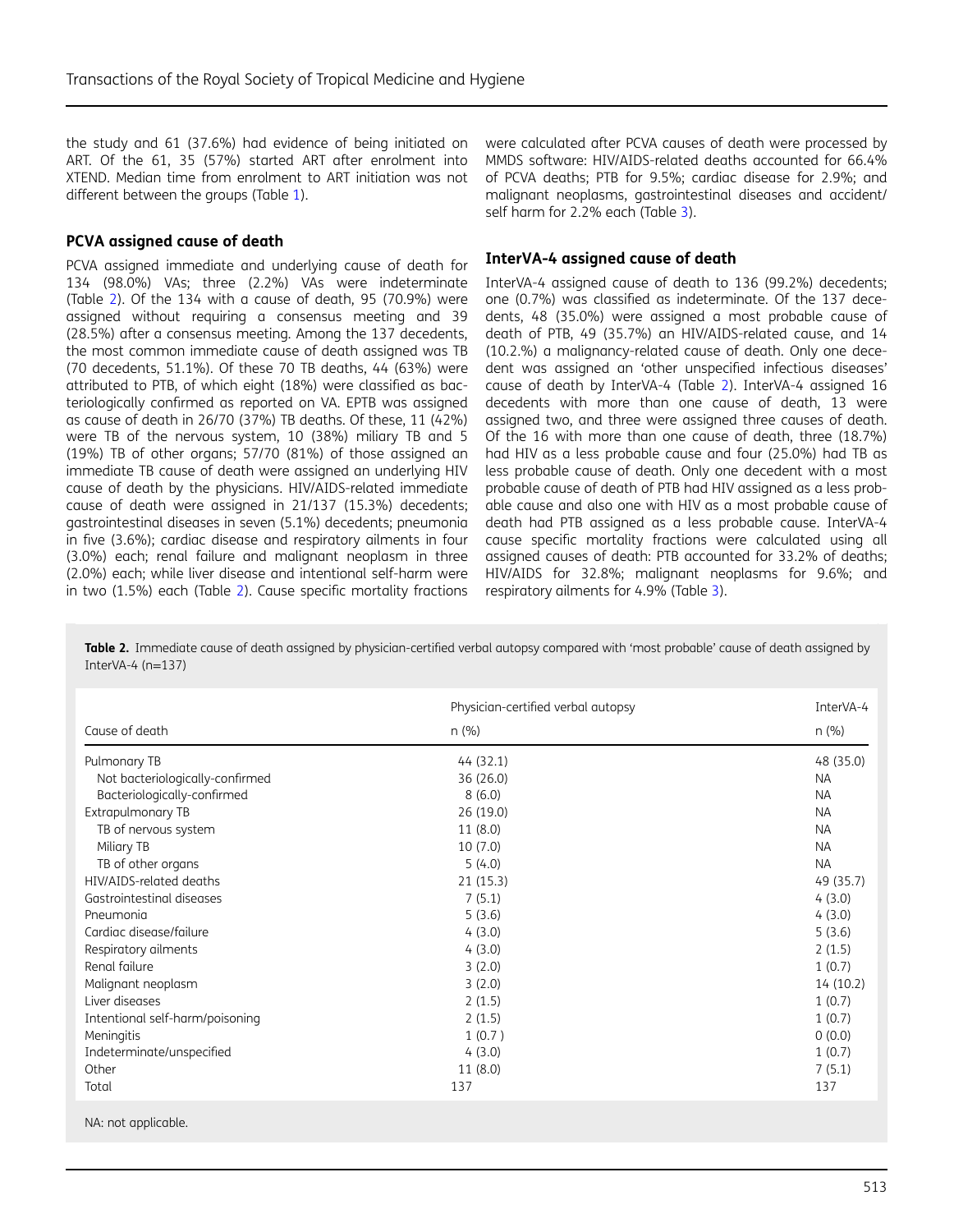#### <span id="page-4-0"></span>Comparing InterVA-4 and PCVA cause of death

A direct comparison of the single underlying cause of death assigned by MMDS for PCVA and the most probable cause of death assigned by InterVA-4 showed agreement in 65/137 (47.4%) decedents with kappa statistic 0.20 (95% CI 0.10–0.30); representing slight agreement (Table 4). Comparison of cause specific mortality fractions assigned by PCVA and InterVA showed a CCC of 0.67 (95% CI 0.38–0.97), which was poor (Table 3).

## **Discussion**

The XTEND study is the largest cohort to date of adults being investigated for TB. In this sub-study, we used VA to investigate cause of death, which showed that about half (51% based on

Table 3. Comparison of cause specific mortality fractions as assigned by physician certified verbal autopsy and mortality medical data system and InterVA-4

| Cause of death            | PCVA CSMF (%) | InterVA-4 CSMF (%) |
|---------------------------|---------------|--------------------|
| HIV/AIDS related          | 66.4          | 32.8               |
| Pulmonary TB              | 9.5           | 33.2               |
| Cardiac diseases          | 2.9           | 2.9                |
| Malignant neoplasm        | 2.2           | 9.6                |
| Gastrointestinal diseases | 2.2           | 0.5                |
| Accident/self-harm        | 2.2           | 0.7                |
| Diabetes mellitus         | 1.5           | 1.0                |
| Respiratory ailments      | 1.5           | 4.9                |
| Liver diseases            | 1.5           | 1.0                |
| Other diseases            | 8.0           | 6.2                |
| Unknown                   | 2.2           | 7.4                |
| Total                     | 100           | 100                |

CSMF: cause specific mortality fractions; PCVA: physician-certified verbal autopsy.

Concordance correlation coefficient: 0.67 (95% CI 0.38–0.97).

Table 4. Agreement between 'most probable' cause of death assigned by InterVA-4 and single underlying cause of death assigned by physician-certified verbal autopsy and mortality medical data system for 137 deceased XTEND participants

| Physician-certified verbal autopsy |            |    |     |       |       |  |  |
|------------------------------------|------------|----|-----|-------|-------|--|--|
| InterVA-4                          |            | TB | HIV | Other | Total |  |  |
|                                    | ТB         | 10 | 32  | 6     | 48    |  |  |
|                                    | <b>HIV</b> |    | 38  | 10    | 49    |  |  |
|                                    | Other      | っ  | 21  | 17    | 40    |  |  |
|                                    | Total      | 13 | 91  | 33    | 137   |  |  |

Cohen's kappa: 0.20; 95% CI 0.10–0.30.

PCVA and 35% based on InterVA-4) the deaths were attributed to TB. These findings might be surprising as these were people accessing health care who had investigation for TB initiated and who had submitted at least one sputum specimen for smear microscopy or Xpert MTB/RIF. Though one might hope that people who had TB investigations initiated should not die of TB, some patients may have already been very sick at the time TB investigation was initiated, as illustrated by the 18.9% with BMI <18.5 and the 64.2% reporting three or four TB symptoms. If these cause of death data are correct, it suggests that persons are presenting for care too late, or that the current health system is failing to identify and treat persons who have TB, or both. It could also be that the health system is too slow to diagnose TB, resulting in delays in TB treatment initiation. This latter possibility was suggested by data from the XTEND trial which showed median time to starting TB treatment of 7 days $8$  which is a little longer than the Department of Health recommended 2–5 days. $17$  HIV-related disease was the second most common cause of death, consistent with absence of ART at enrolment being a risk factor for death among XTEND participants.<sup>[8](#page-5-0)</sup>

Adults being investigated for TB have been studied far less often than those starting TB treatment, and where cause of death data exist, they are generally from hospitals rather than primary health care clinics. The high proportion of deaths attributable to TB was similar to studies using pathological autopsy to assign cause of death. An autopsy study in South Africa among hospitalised HIV-positive adults either on, or eligible for, ART showed that 66% died of TB, while only 27% were on TB treatment at time of death and 33% had never been treated for TB prior to death.<sup>[18](#page-6-0)</sup> In Zambia, a study amongst hospitalised adults, mostly HIV-positive (81%), reported that 62% of deaths were attributed to TB and 26% were never treated for TB prior to death.<sup>[19](#page-6-0)</sup> A recent systematic review among HIV-positive adults and children reported that TB was a primary cause of death in 91.4% (95% CI 85.5–97) of those diagnosed at autopsy.[20](#page-6-0) Another study in South Africa seeking to understand cause of death among ART initiators dying in hospital using VA and hospital case reviews also reported similar findings where mortality attributable to TB was  $44.3\%$ .<sup>[21](#page-6-0)</sup>

Our study compared PCVA and InterVA-4 methods of assigning cause of death at individual and population level. The majority of studies comparing these methodologies have been done in community settings in health and demographic surveillance system sites where VAs are done for all persons who die. In our study, when comparing immediate and most probable cause of death, PCVA assigned more deaths to TB than InterVA-4. This could be because InterVA-4 can only assign PTB as a TB-related death and assigns EPTB to other infectious diseases, while PCVA allows deaths to be assigned as either PTB or EPTB, so EPTB deaths are not misclassified. PCVA and InterVA-4 models have been compared in other populations and have shown fair to moderate agreement. $22-24$  $22-24$  A study conducted in a health and demographic surveillance system in Kenya, collecting data on cause of death over a 6 year period amongst children <5 years and adults aged ≥18 years, showed that PCVA assigned 9.9% of deaths to PTB and 34% to HIV/AIDS while InterVA assigned 31% to PTB and 16% to HIV/AIDS (K=0.27, 95% CI 0.25-0.30).<sup>22</sup> In Ethiopia, data on cause of death collected over a 2 year period from adults aged  $\geq$ 14 years in a health and demographic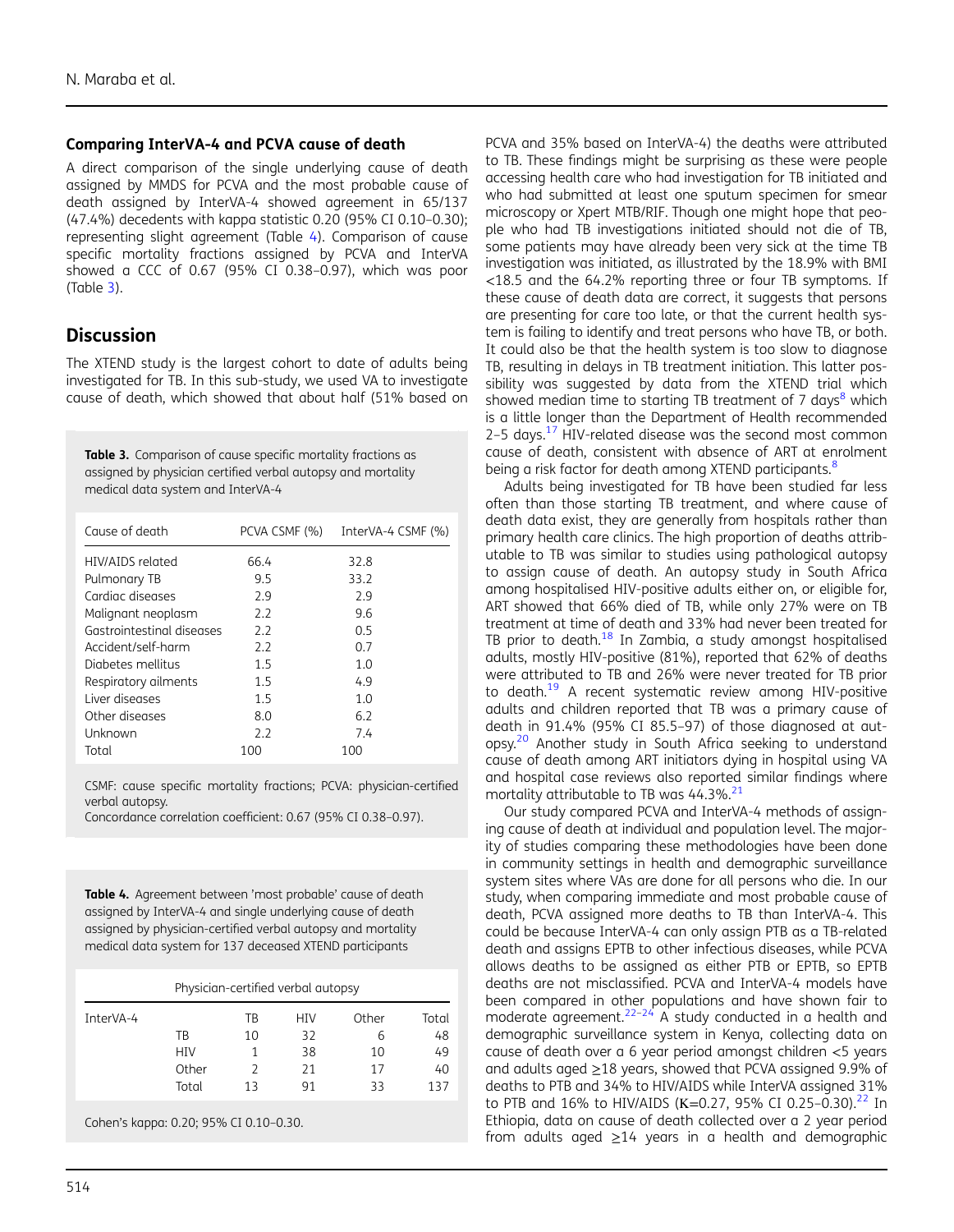<span id="page-5-0"></span>surveillance system showed that PCVA assigned 23% to PTB and InterVA-3 assigned 36% deaths to PTB (Κ=0.5, 95% CI 0.4–0.6). $^{23}$  $^{23}$  $^{23}$  When comparing cause specific mortality fractions assigned by PCVA and InterVA, InterVA assigned more TB than PCVA. This is largely because ICD-10 coding rules require that assignment of a single cause of death in individuals with immediate cause of death of TB and underlying cause of death of HIV be classified as an HIV/AIDS-related death.<sup>[9](#page-6-0)</sup> This resulted in 57 (81%) of immediate TB deaths assigned at individual level being classified as HIV/AIDS-related deaths after processing by the MMDS software. A recent study done in Asia and Africa comparing VA cause of death as assigned by PCVA and InterVA-4 also reported a CCC of 0.83 (95% CI 0.75–0.91) between the methods which was higher than the 0.67 found in our study.<sup>[25](#page-6-0)</sup>

PCVA assigned more immediate PTB cause of death in our study compared to health and demographic surveillance system studies, most likely because our study included people with symptoms suggestive of TB who were identified by clinic staff as needing TB investigation. It is also possible that, because the physicians who interpreted the VAs knew that all study participants were being investigated for TB, this could have biased them to choose TB as a cause of death.

A major strength of our study is that our study population was a large systematic sample of adults being investigated for TB in a real-world setting. Our results can be generalised to adults being investigated for TB in similar settings and also to people with TB symptoms severe enough to need investigation. We also managed to perform the majority of VA interviews within one year of death which made it easier for respondents to recall exact events leading to a participant's death.

A study limitation is that we could not conduct a VA for everyone who died, and could thus have missed other causes of death which has implications on the profile of causes reported in this population. A higher proportion of decedents who had VA done had started TB treatment compared to those who died but did not have a VA done. Those who were on TB treatment would have been easier to contact because they were already in care, therefore overestimating TB as a cause of death in the study.

Our findings show that when interpreting VA data using either PCVA or InterVA-4 for adults being investigated for TB, TB is a leading cause of death. These results also suggest that the current TB diagnostic pathway is inadequate as people with TB disease may still be missed or commenced on treatment too late. The fact that HIV was identified as the second most common cause of death points to the importance of integrated TB and HIV care and linkage into care for both diseases. The health service through implementation science research needs to find ways to facilitate access to TB and HIV care for persons who need to navigate both services. We recommend that adults being investigated for TB need to be aware of their HIV status, as data from XTEND also showed that people were more likely to die if they were HIV-positive and not on ART or if their HIV status was unknown.<sup>8</sup> Intensified TB screening also needs to be improved as the sensitivity of the current screening tool is suboptimal and a diagnostic test for TB with high sensitivity and specificity that could be used in primary health care settings is a priority. We also recommend that current CCVA methods should

be improved to include EPTB. Research has shown that 88% of HIV-positive individuals with autopsy evidence of TB have disseminated disease<sup>20</sup>; if VA methods do not classify EPTB as TB, a large number of TB deaths will be missed.

Authors' contribution: The study was designed by ADG, KM, GJC, SC, KK and VC. NM, KM, SC, VC, ADG and ASK were responsible for data collection. NM and ASK were responsible for the analysis. NM drafted the first draft and all other authors provided guidance on revision of the manuscript. All authors read and approved the final manuscript. NM is the guarantor of the paper.

Acknowledgements: We thank all the participants who consented to taking part in the study. We appreciate the commitment of the study team in interviewing next of kin of deceased participants, Drs Evan Shoul and Sarah Stacey for assigning the cause of death from the verbal autopsies, and Sizzy Ngobeni for training the fieldworkers who conducted the verbal autopsy interviews.

Funding: This work was supported by Bill & Melinda Gates Foundation [Grant Number: OPP1034523] for funding the study.

Competing interests: None declared.

**Ethical approval:** The study was approved by the ethics committees of the University of Witwatersrand and the London School of Hygiene & Tropical Medicine.

## References

- 1 Statistics South Africa. Mortality and causes of death in South Africa 2013: Findings from death notification. Pretoria: Statistics South Africa; 2014. [http://beta2.statssa.gov.za/publications/P03093/P0309](http://beta2.statssa.gov.za/publications/P03093/P030932013.pdf) [32013.pdf](http://beta2.statssa.gov.za/publications/P03093/P030932013.pdf) [accessed 2 April 2015].
- 2 WHO. Global Tuberculosis Report 2014. Geneva: World Health Organization; 2014. [http://apps.who.int/iris/bitstream/10665/137094/](http://apps.who.int/iris/bitstream/10665/137094/1/9789241564809_eng.pdf) [1/9789241564809\\_eng.pdf](http://apps.who.int/iris/bitstream/10665/137094/1/9789241564809_eng.pdf) [accessed 2 April 2015].
- 3 Shisana O, Rehle T, Simbayi LC et al. South African National HIV Prevalence, Incidence and Behaviour Survey, 2012. Cape Town: HSRC Press; 2014.
- 4 Burton JL, Underwood J. Clinical, educational and epidemiological value of autopsy. Lancet 2007;369:1471–80.
- 5 WHO. Verbal autopsy standards: ascertaining and attributing causes of death. The 2014 WHO verbal autopsy instrument. Geneva: World Health Organization; 2014. [http://www.who.int/healthinfo/statistics/](http://www.who.int/healthinfo/statistics/verbalautopsystandards/en/) [verbalautopsystandards/en/](http://www.who.int/healthinfo/statistics/verbalautopsystandards/en/) [accessed 10 August 2014].
- 6 Leitao J, Desai N, Aleksandrowicz L et al. Comparison of physiciancertified verbal autopsy with computer-coded verbal autopsy for cause of death assignment in hospitalized patients in low- and middle-income countries: systematic review. BMC Med 2014;12:22.
- 7 Fottrell E, Byass P. Verbal autopsy: methods in transition. Epidemiol Rev 2010;32:38–55.
- 8 Churchyard G, Stevens W, Mametja LD et al. Xpert MTB/RIF versus sputum microscopy as the initial diagnostic test for tuberculosis: a cluster-randomized trial embedded in South Africa roll-out of Xpert MTB/RIF. Lancet Glob Health 2015;3:e450–7.